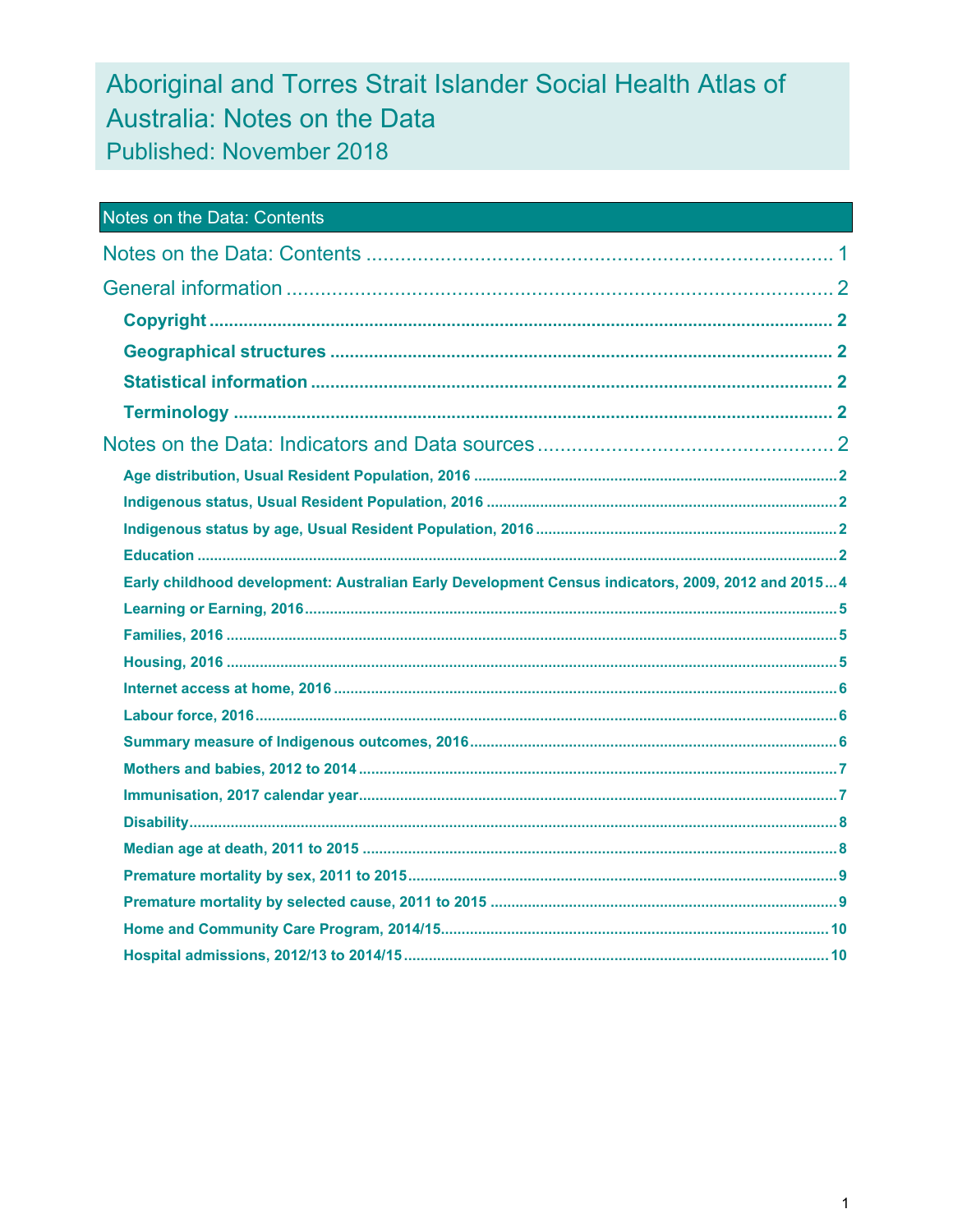# **Copyright**

PHIDU content is licensed under a Creative Commons Attribution-NonCommercial-ShareAlike 3.0 Australia



You may copy and distribute these data. However, you must attribute PHIDU as the copyright holder of the data in compliance with our **attribution and referencing policy**.

To view the full terms and conditions of this licence, refer to the **Creative Commons licence** information.

## **Geographical structures**

For information regarding the geographies available, refer to the **geographical structure** information.

## **Statistical information**

For information on the statistics presented, refer to the **statistical information** available from the PHIDU website.

# **Terminology**

'Aboriginal' and 'Indigenous Australians' refer to Aboriginal and Torres Strait Islander people.

# Notes on the Data: Indicators and Data sources

## **Age distribution, Usual Resident Population, 2016**

- Aboriginal male/ female/ total population by 5 year groups: 0-4 years to 65+ years, Usual Resident Population, 2016
	- *by IARE, Remoteness*

*Indicator detail***:** The data presented are the age/ sex group total as a per cent of the total Aboriginal male/ female/ total population in each age/sex group.

**Source:** Compiled by PHIDU based on the ABS Census of Population and Housing, August 2016

## **Indigenous status, Usual Resident Population, 2016**

 Aboriginal population as a proportion of total population, Usual Resident Population, 2016 - *by IARE, Quintiles, Remoteness* 

*Indicator detail***:** The data presented are the number of Aboriginal people as a proportion of the total Australian population.

Note that percentages may be more than 100% due to the ABS' randomisation of both the numerator and denominator for confidentiality purposes.

**Source:** Compiled by PHIDU based on the ABS Census of Population and Housing, August 2016

#### **Indigenous status by age, Usual Resident Population, 2016**

 Aboriginal population as a proportion of total population by 5 year groups: 0-4 years to 65+ years, Usual Resident Population, 2016

- *by IARE, Quintiles, Remoteness* 

*Indicator detail***:** The data presented are the number of Aboriginal people in each 5 year age group as a proportion of the total Australian population.

Note that percentages may be more than 100% due to the ABS' randomisation of both the numerator and denominator for confidentiality purposes.

**Source:** Compiled by PHIDU based on the ABS Census of Population and Housing, August 2016

## **Education**

 Aboriginal early school leavers who left school at Year 10 or below, or did not go to school, 2016 - *by IARE, Quintiles, Remoteness* 

#### *Indicator detail***:**

The data are presented as an age-standardised rate, to adjust for the changing rates of educational opportunity and participation faced by subsequent generations of the population.

The data presented are the number of Aboriginal persons who left school at Year 10 or below, or did not go to school as a proportion of all Aboriginal people aged 16 years and over.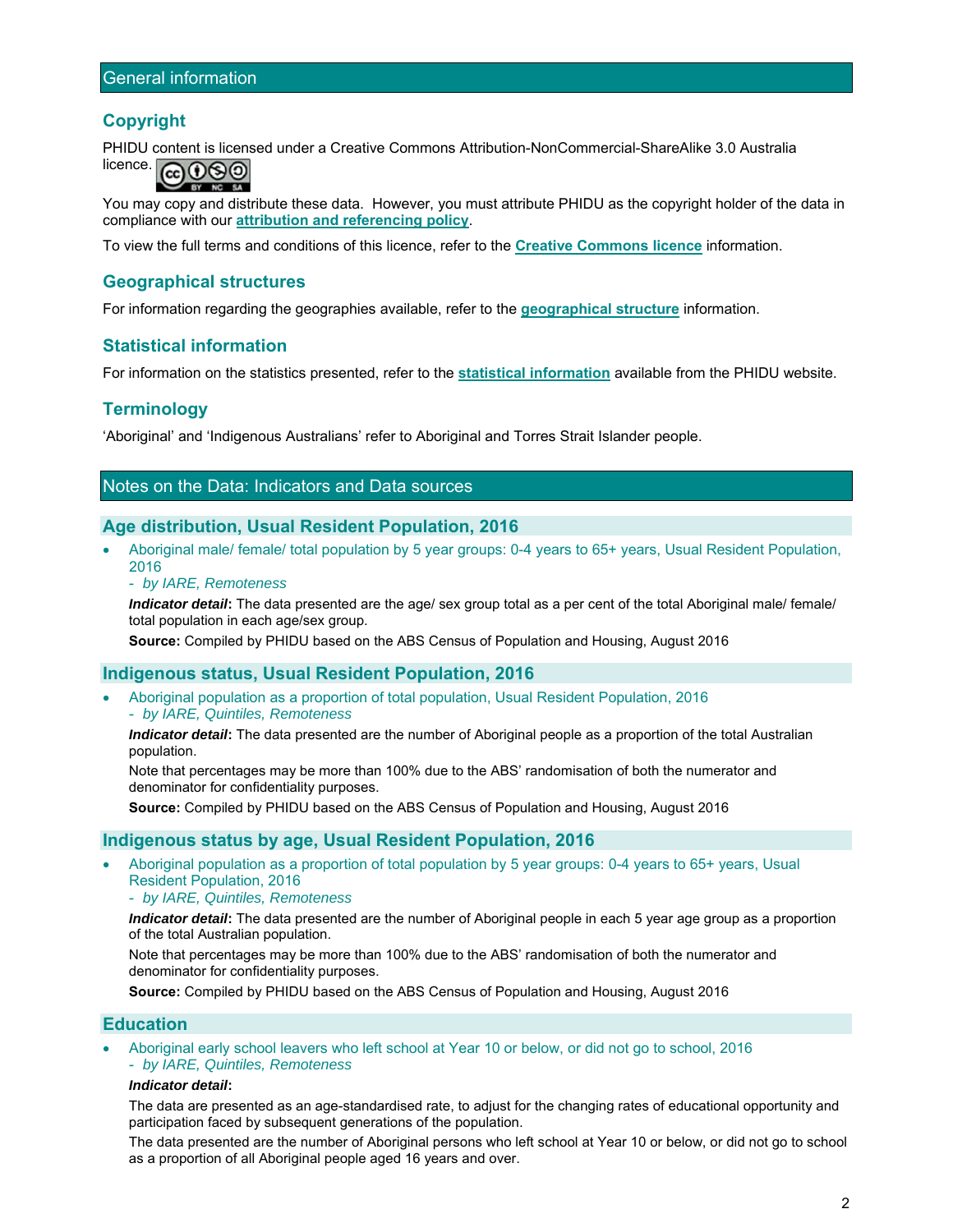Note that the extent to which those who have left school at this age to enter the labour force is not accounted for in these data. In addition. the numerator excludes the 9.5% of the population aged 15 years and over whose highest year of school was not stated: however, these records are included in the denominator.

**Source:** Compiled by PHIDU based on the ABS Census of Population and Housing, August 2016.

 Aboriginal full-time participation in secondary school education at age 16, 2016 - *by IARE, Quintiles, Remoteness* 

#### *Indicator detail***:**

As data covering all sectors (government, non-government, Catholic and independent) are not available at the small area level from State and Territory education authorities, the data used in this analysis are from the 2016 Australian Bureau of Statistics (ABS) Population Census. As such, they are not official estimates of participation at age 16 in full-time secondary education. However, they are useful in showing the extent of variations between areas, by socioeconomic status and by remoteness.

The data presented are the number of 16 year old Aboriginal young people in full-time secondary school education, as a proportion of all Aboriginal people 16 years of age.

Secondary school is either Government, Catholic or other Non Government schools.

Note that percentages may be more than 100% due to the ABS' randomisation of both the numerator and denominator for confidentiality purposes.

**Source:** Compiled by PHIDU based on the ABS Census of Population and Housing, August 2016.

Aboriginal participation in vocational education and training, 2015

- *by IARE, Quintiles, Remoteness* 

#### *Indicator detail***:**

#### **Inclusions**

Vocational education and training (VET) data includes all VET activity delivered in Australia to Australian residents by government providers (TAFE institutes, Universities and other government providers), community education providers, enterprise providers, private training providers and schools.

**Source:** Compiled by PHIDU based on data from the National Centre for Vocational Education Research Ltd., 2015; and the Aboriginal estimated resident population (non-ABS) as at 30 June 2015, developed by Prometheus Information Pty Ltd, under a contract with the Australian Government Department of Health.

Load Pass Rate of vocational education and training subjects for Aboriginal students, 2015

- *by IARE, Quintiles, Remoteness* 

#### *Indicator detail***:**

#### **Inclusions**

Vocational education and training (VET) data includes all VET activity delivered in Australia to Australian residents by government providers (TAFE institutes, Universities and other government providers), community education providers, enterprise providers, private training providers and schools.

#### **Definitions**

#### Funding source

Vet activity is reported as government-funded if the activity received Commonwealth and state funding, and privatelyfunded if domestic fee-for-service. Funding source is attributed irrespective of VET provider.

#### Load Pass Rate

The load pass rate (LPR) is the ratio of hours, or full-year training equivalents (FYTEs), attributed to students who gain competencies/passed assessment in an assessable module or unit of competency to all students who were assessed and either passed, failed or withdrew. The calculation is based on the annual hours (or FYTEs) for each assessable module or unit of competency and includes competencies achieved/units passed through recognition of prior learning (RPL).

The calculation for LPR is as follows:

Competency achieved passed + RPL granted, as a proportion of

Competency achieved passed + Competency not achieved failed + Withdrawn discontinued + RPL granted.

**Source:** Compiled by PHIDU based on data from the National Centre for Vocational Education Research Ltd., 2015; and the Aboriginal estimated resident population (non-ABS) as at 30 June 2015, developed by Prometheus Information Pty Ltd, under a contract with the Australian Government Department of Health.

#### Government-funded vocational education and training subjects undertaken by Aboriginal students, 2015 - *by IARE, Quintiles, Remoteness*

#### *Indicator detail***:**

#### **Inclusions**

Vocational education and training (VET) data includes all VET activity delivered in Australia to Australian residents by government providers (TAFE institutes, Universities and other government providers), community education providers, enterprise providers, private training providers and schools.

#### **Definitions**

Funding source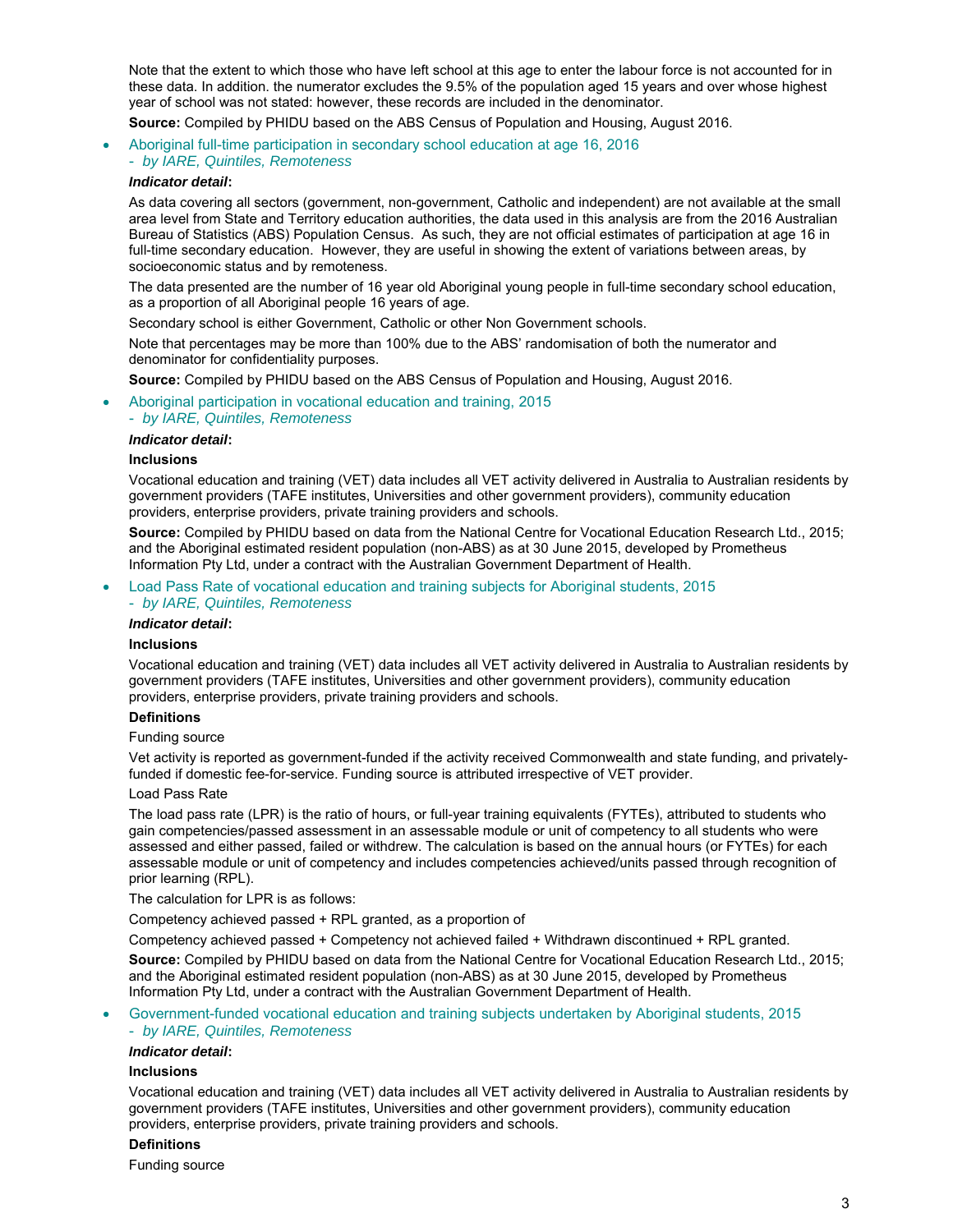VET activity is reported as government-funded if the activity received Commonwealth and state funding, and privately-funded if domestic fee-for-service. Funding source is attributed irrespective of VET provider.

**Source:** Compiled by PHIDU based on data from the National Centre for Vocational Education Research Ltd., 2015; and the Aboriginal estimated resident population (non-ABS) as at 30 June 2015, developed by Prometheus Information Pty Ltd, under a contract with the Australian Government Department of Health.

# **Early childhood development: Australian Early Development Census indicators, 2009, 2012 and 2015**

- Aboriginal children assessed as developmentally vulnerable on one or more domains, 2009, 2012 and 2015 - *by IARE*
- Aboriginal children assessed as developmentally vulnerable on two or more domains, 2009, 2012 and 2015 - *by IARE*
- Aboriginal children assessed as developmentally vulnerable in the physical health and wellbeing domain, 2009, 2012 and 2015
	- *by IARE*
- Aboriginal children assessed as developmentally vulnerable in the social competence domain, 2009, 2012 and 2015
	- *by IARE*
- Aboriginal children assessed as developmentally vulnerable in the emotional maturity domain, 2009, 2012 and 2015
	- *by IARE*
- Aboriginal children assessed as developmentally vulnerable in the language and cognitive (school based) domain, 2009, 2012 and 2015
	- *by IARE*
- Aboriginal children assessed as developmentally vulnerable in the communication skills and general knowledge domain, 2009, 2012 and 2015

- *by IARE* 

*Indicator detail:* The AEDC results report on the number of children scoring in the following percentile ranges: 0 to 10th percentile (developmentally vulnerable), 11th to 25th percentile (developmentally at risk) and above the 25th percentile (developmentally on track).

The PHIDU data are presented for children identified as being of Aboriginal and Torres Strait Islander origin who were:

- developmentally vulnerable (0 to 10th percentile) on one or more domains;
- developmentally vulnerable (0 to 10th percentile) on two or more domains;

and who were assessed as being developmentally vulnerable (0 to 10th percentile) in the following domains:

- Physical health and wellbeing domain
- Social competence domain
- Emotional maturity domain
- Language and cognitive skills (school-based) domain
- Communication skills and general knowledge domain

Data are not shown for areas where one or more of the following have been met:

- less than fifteen children had valid AEDC scores;
- less than two teachers had completed the AEDC instrument for children in that location;
- the AEDC instrument was completed for less than 80% of all non-special needs children;
- three or fewer Aboriginal children were assessed;
- 90 per cent or more of a population group is considered developmentally vulnerable in any domain or subdomain; or
- for New South Wales only, data are not shown where the number of developmentally vulnerable children number is between one and five inclusively.

Additional minor suppressions have also occurred where necessary to preserve confidentiality of related suppressed cells.

Notes:

- 1. The data supplied for Boulia Diamantina Winton and Carpentaria Burke Mornington were grouped communities, as were the raw data for Ceduna and Ceduna - West Coast. The data presented here are of these grouped communities.
- 2. In the raw data provided, where 90 per cent or more of a population group is considered developmentally vulnerable in any domain or subdomain, the number and percentage of children vulnerable was grouped to '90 per cent and over'. This applies to Domain Indicators (developmentally vulnerable category) and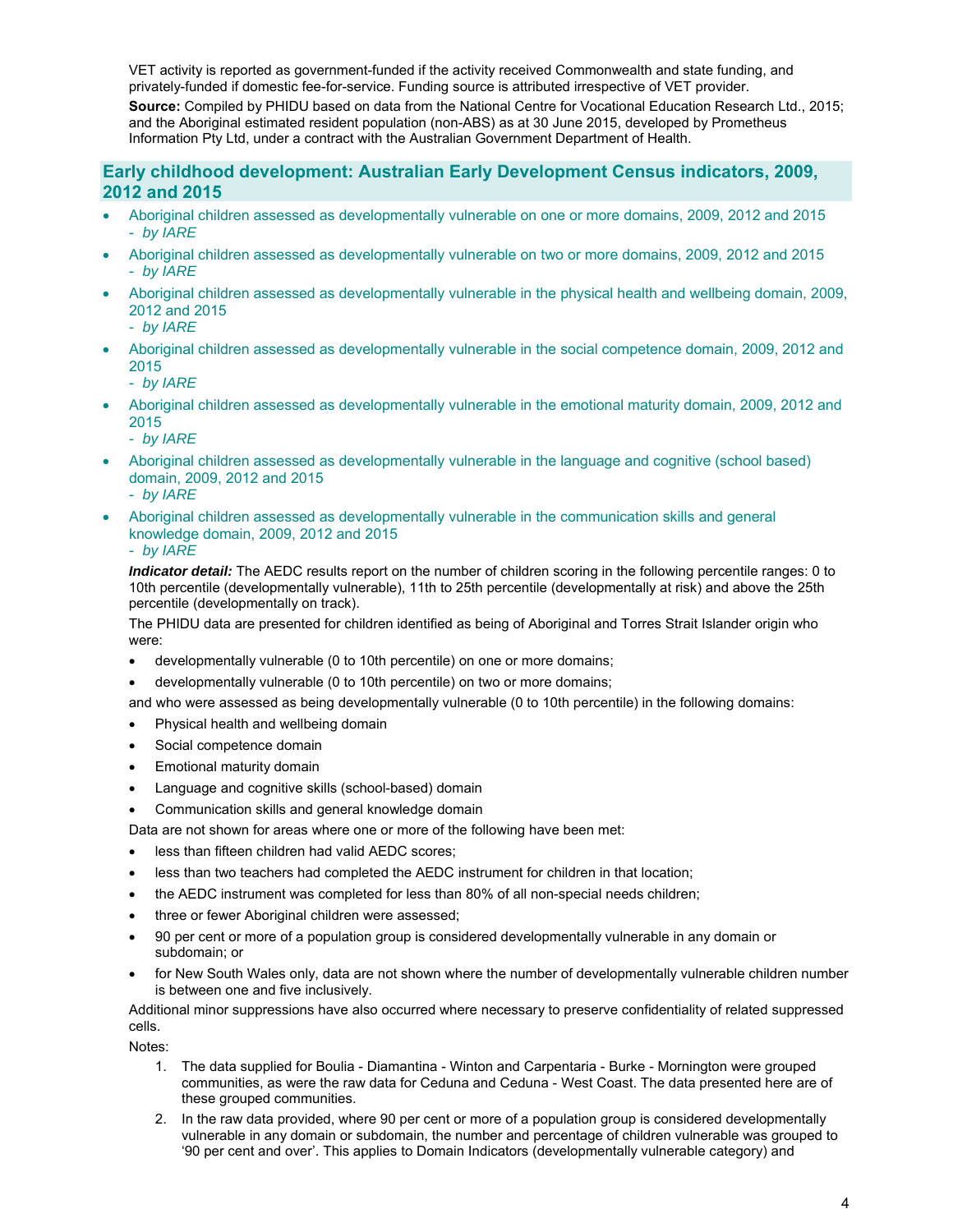Vulnerability Summary Indicators (DV1 and DV2) and is to prevent the identification of individual children as developmentally vulnerable. In these instances, PHIDU have not shown data for these areas.

3. Data for 2015 are new and for 2009 and 2012 are revised

**Source:** Compiled by PHIDU based on data from the 2009, 2012 and 2015 Australian Early Development Censuses, provided by the Australian Government Department of Education and Training.

## **Learning or Earning, 2016**

- Aboriginal 15 to 24 year olds engaged in school, work or further education/training, 2016
- *by IARE, Quintiles, Remoteness*

*Indicator detail***:** The data presented are Aboriginal 15 to 24 year olds engaged in school, work or further education/training, as a proportion of all Aboriginal 15 to 24 year olds.

**Source:** Compiled by PHIDU based on the ABS Census of Population and Housing, August 2016

## **Families, 2016**

 Aboriginal single parent families with children aged less than 15 years, 2016 - *by IARE, Quintiles, Remoteness* 

*Indicator detail***:** The data presented are one parent families with children under 15 years where at least one family member at home on Census night was an Aboriginal or Torres Strait Islander person (may include families with dependent students and non-dependents), as a proportion of all Aboriginal families with children under 15 years.

**Source:** Compiled by PHIDU based on the ABS Census of Population and Housing, August 2016

 Aboriginal low income families, 2016 - *by IARE, Quintiles, Remoteness* 

*Indicator detail***:** The data presented are families with at least one Aboriginal person counted at home on Census night and with an income under \$26,000 p.a, as a proportion of all Aboriginal families.

**Source:** Compiled by PHIDU based on the ABS Census of Population and Housing, August 2016

 Aboriginal jobless families with children aged less than 15 years, 2011 - *by IARE, Quintiles, Remoteness* 

*Indicator detail***:** The data presented are families with at least one Aboriginal person counted at home on Census night and either couple families with children under 15 years in which two persons whose relationship in the household was "husband, wife or partners (including same-sex partners)" reported their labour force status as "unemployed" or "not in the labour force"; or in which the lone parent in the family reported their labour force status as "unemployed" or "not in the labour force".

**Source:** Compiled by PHIDU based on the ABS Census 2011 data.

- Children aged less than 15 years in Aboriginal jobless families, 2011
	- *by IARE, Quintiles, Remoteness*

*Indicator detail***:** The data presented are children aged less than 15 years in families with at least one Aboriginal person counted at home on Census night and either couple families with children under 15 years in which two persons whose relationship in the household was "husband, wife or partners (including same-sex partners)" reported their labour force status as "unemployed" or "not in the labour force"; or in which the lone parent in the family reported their labour force status as "unemployed" or "not in the labour force".

**Source:** Compiled by PHIDU based on the ABS Census 2011 data.

## **Housing, 2016**

 Private dwellings rented by Aboriginal households from the government housing authority, 2016 - *by IARE, Quintiles, Remoteness* 

*Indicator detail***:** A private dwelling can be a house, flat or even a room. It can also be a caravan, houseboat, tent, or a house attached to an office, or rooms above a shop.

An Aboriginal household is any household where at least one usual resident at home on Census night was an Aboriginal or Torres Strait Islander person.

The data presented are of private dwellings rented by Aboriginal households from the government housing authority, as a proportion of all private dwellings with Aboriginal households.

**Source:** Compiled by PHIDU based on the ABS Census of Population and Housing, August 2016

 Private dwellings rented by Aboriginal households from a housing co-operative, community or church group, 2016

#### - *by IARE, Quintiles, Remoteness*

*Indicator detail***:** A private dwelling can be a house, flat or even a room. It can also be a caravan, houseboat, tent, or a house attached to an office, or rooms above a shop.

An Aboriginal household is any household where at least one usual resident at home on Census night was an Aboriginal or Torres Strait Islander person.

The data presented are of private dwellings rented by Aboriginal households from a housing co-operative, community or church group, as a proportion of all private dwellings with Aboriginal households.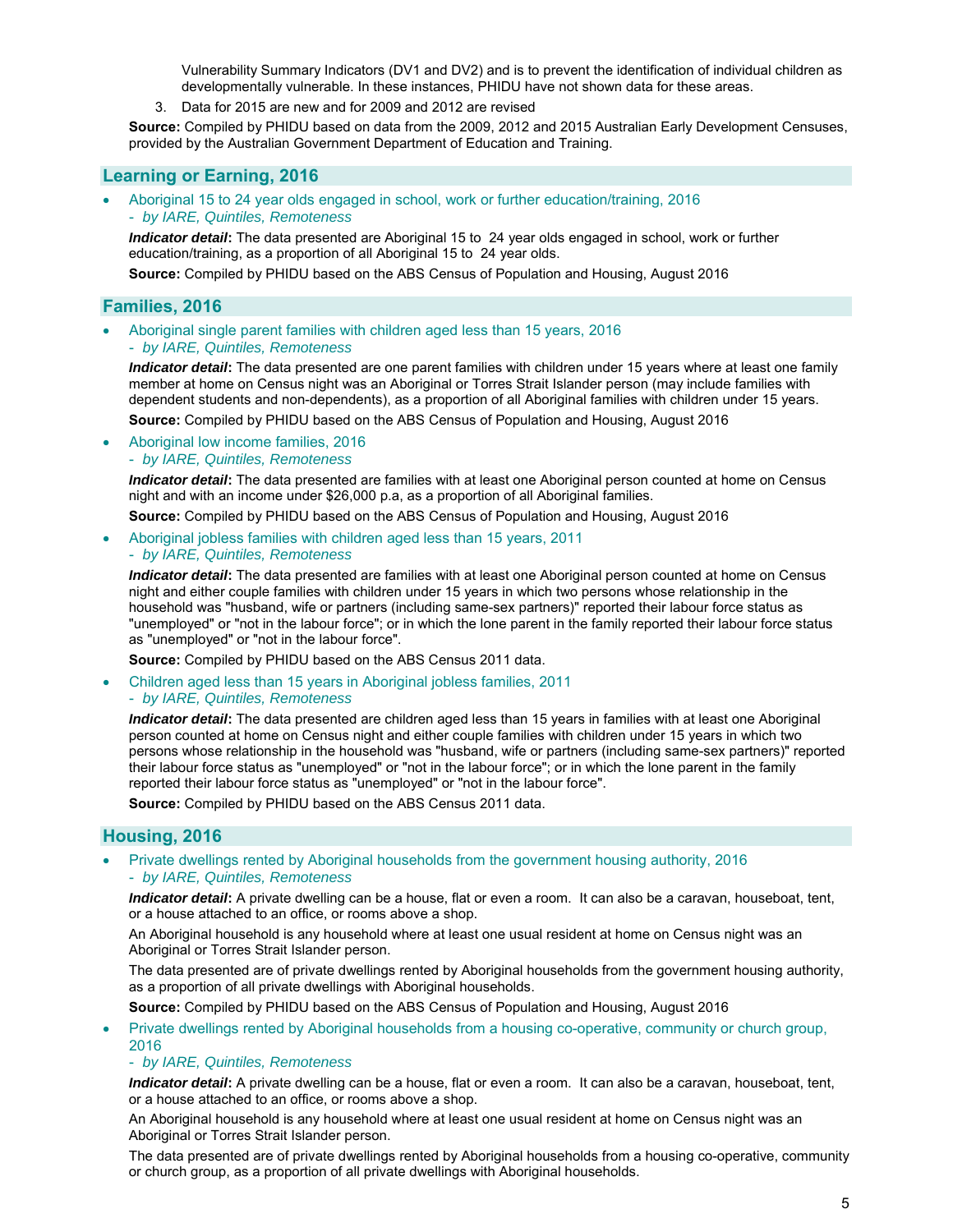**Source:** Compiled by PHIDU based on the ABS Census of Population and Housing, August 2016

#### Housing suitability, 2016

#### - *by IARE, Quintiles, Remoteness*

*Indicator detail:* The criteria used to derive the variable are based on the Canadian National Occupancy Standard for housing appropriateness and are sensitive to both household size and composition. The measure assesses the bedroom requirements of a household by specifying that:

- there should be no more than two persons per bedroom
- children less than five years of age of different sexes may reasonably share a bedroom
- children less than 18 years of age and of the same sex may reasonably share a bedroom
- single household members 18 years and over should have a separate bedroom, as should parents or couples and
- a lone person household may reasonably occupy a bed-sitter.

A private dwelling can be a house, flat or even a room. It can also be a caravan, houseboat, tent, or a house attached to an office, or rooms above a shop.

An Aboriginal household is any household where at least one usual resident was an Aboriginal or Torres Strait Islander person.

The data presented are of dwellings rented by Aboriginal households requiring extra bedrooms, as a proportion of all private dwellings with Aboriginal households.

**Source:** Compiled by PHIDU based on the ABS Census of Population and Housing, August 2016

## **Internet access at home, 2016**

- Private dwellings with Aboriginal households, and Internet not accessed at dwelling, 2016 - *by IARE, Quintiles, Remoteness*
- Private dwellings with Aboriginal households, and Internet accessed at dwelling, 2016
- *by IARE, Quintiles, Remoteness*
- Private dwellings with Aboriginal households with children, and Internet not accessed at dwelling, 2016 - *by IARE, Quintiles, Remoteness*
- Private dwellings with Aboriginal households with children, and Internet accessed at dwelling, 2016 - *by IARE, Quintiles, Remoteness*

*Indicator detail***:** The data record whether any member of the household accesses the Internet from the dwelling. This includes accessing the internet through a desktop/laptop computer, mobile or smart phone, tablet, music or video player, gaming console, smart TV or any other device. It also includes accessing through any type of connection for example ADSL, fibre, cable, wireless, satellite and mobile broadband (3G/4G).

A private dwelling can be a house, flat or even a room. It can also be a caravan, houseboat, tent, or a house attached to an office, or rooms above a shop.

An Aboriginal household is any household where at least one usual resident was an Aboriginal or Torres Strait Islander person.

**Source**: Compiled by PHIDU based on the ABS Census of Population and Housing, August 2016

## **Labour force, 2016**

 Aboriginal unemployment, 2016 - *by IARE, Quintiles, Remoteness Source:* Compiled by PHIDU based on the ABS Census 2016 data.

 Aboriginal female labour force participation, 2016 - *by IARE, Quintiles, Remoteness* 

*Source:* Compiled by PHIDU based on the ABS Census 2016 data.

### **Summary measure of Indigenous outcomes, 2016**

- Indigenous Relative Socioeconomic Outcomes Index, 2016
	- *by IARE, Remoteness*

*Indicator detail*: The Indigenous Relative Socioeconomic Outcomes index (IRSEO) is an Indigenous specific index derived by the Centre for Aboriginal Economic Policy Research (CAEPR) from the 2016 Census of Population and Housing.

The IRSEO is composed of nine socioeconomic outcomes of the usual resident population. These are:

Population 15 years and over employed;

Population 15 years and over employed as a manager or professional;

Population 15 years and over employed full-time in the private sector;

Population 15 years and over who have completed Year 12;

Population 15 years and over who have completed a qualification;

Population 15 to 24 years old attending an educational institution;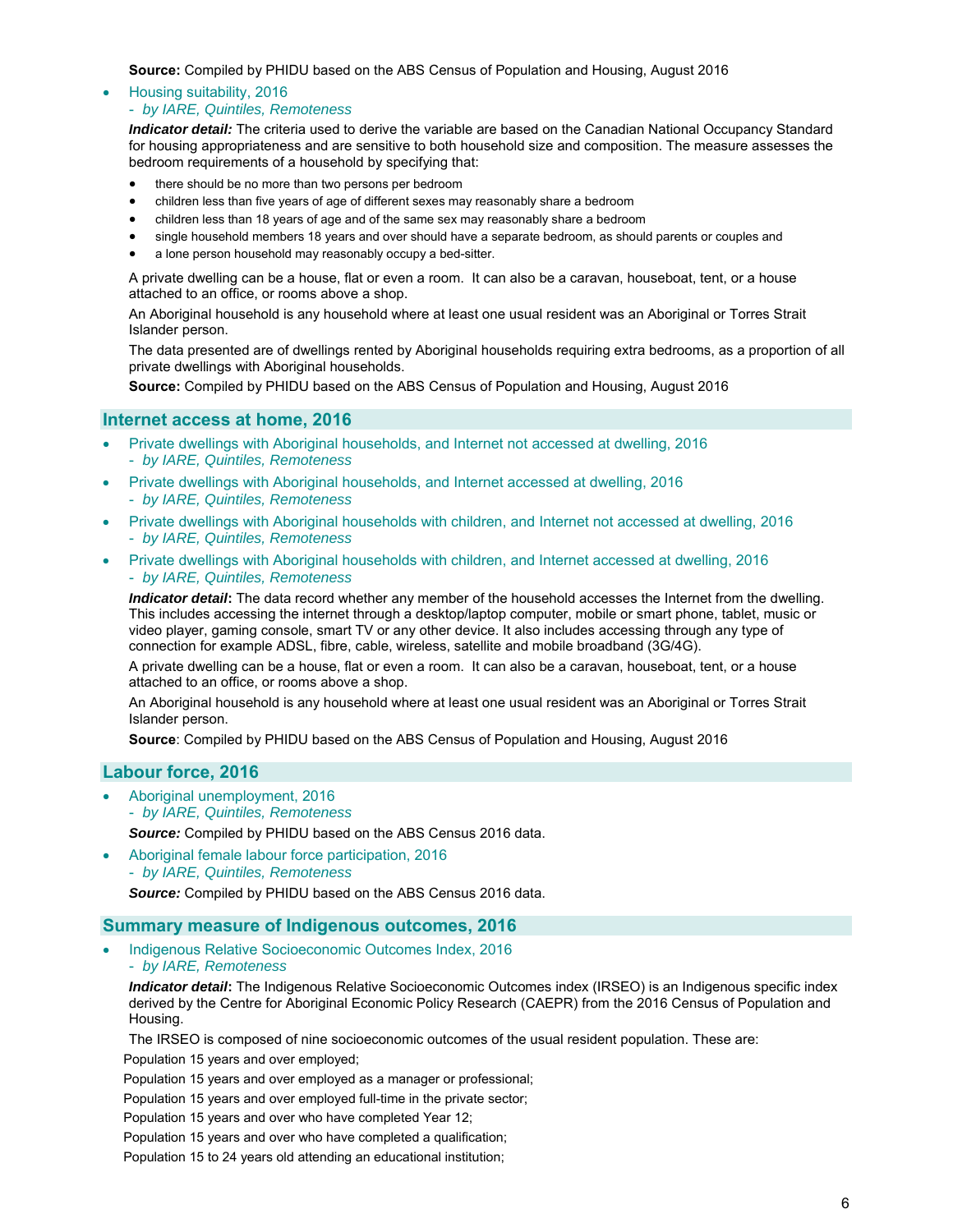Population 15 years and over with an individual income above half the Australian median;

Population who live in a house that is owned or being purchased; and

Population who live in a house with at least one bedroom per usual resident

The IRSEO reflects relative advantage or disadvantage at the Indigenous Area level. The Index ranges from 1 to 100, where a score of 1 represents the most advantaged area and a score of 100 represents the most disadvantaged area.

For further information, refer to the **Socioeconomic outcomes paper**, produced by the Centre for Aboriginal Economic Policy Research (CAEPR).

**Source:** Compiled by PHIDU based on the CAEPR Indigenous Relative Socioeconomic Outcomes Index, 2016 data.

Note: Greater Capital City Statistical Areas, major urban centres, State/ Territory and Australian totals were constructed using population-weighted averages.

## **Mothers and babies, 2012 to 2014**

**Data quality***:* As is the case in most statistical collections in Australia, Indigenous status is under-reported in the midwives data collections from which these data are compiled. However, the level of completeness of coverage (the extent to which the identification of Indigenous Australians occurs in data collections) in these collections is generally higher than in the deaths or hospital inpatient data collections. It should also be noted that coverage is likely to vary between geographical areas.

#### Low birth weight babies, 2012 to 2014

#### - *by IARE, Quintiles, Remoteness*

*Indicator detail:* The data comprise all Aboriginal and Torres Strait islander babies (live born) weighing less than 2500 grams at birth, expressed as a proportion of all Aboriginal and Torres Strait Islander live births (data over 3 years).

Data are not shown for areas where there were fewer than 20 births.

*Notes:* 

- 1. Northern Territory: As data were available at the Indigenous Region level only, the figures reported for each Indigenous Area are the figures for the Indigenous Area's corresponding Indigenous Region.
- 2. Australian Capital Territory total: So as to not reveal data for the confidentialised Indigenous Area of Stromlo – Namadgi, the ACT total has also been confidentialised.

**Source:** Compiled by PHIDU based on data from: NSW Department of Health; Consultative Council on Obstetric and Paediatric Mortality and Morbidity, Victoria; Perinatal Data Collection, Department of Health, Queensland; Department of Health and Ageing SA; WA Department of Health; Tasmanian Perinatal Database; NT Department of Health; and ACT Health.

#### Smoking during pregnancy, 2012 to 2014 - *by IARE, Quintiles, Remoteness*

*Indicator detail:* The data comprise Aboriginal and Torres Strait islander women who reported that they smoked during a pregnancy, expressed as a proportion of the number of pregnancies of Aboriginal and Torres Strait islander women. Note that the data may include women who were pregnant more than once during the time period (3 years).

*Notes:* 

- 1. Northern Territory: As data were available at the Indigenous Region level only, the figures reported for each Indigenous Area are the figures for the Indigenous Area's corresponding Indigenous Region.
- 2. Australian Capital Territory total: So as to not reveal data for the confidentialised Indigenous Area of Stromlo – Namadgi, the ACT total has also been confidentialised.

**Source:** Compiled by PHIDU based on data from: NSW Department of Health; Consultative Council on Obstetric and Paediatric Mortality and Morbidity, Victoria; Perinatal Data Collection, Department of Health, Queensland; Department of Health and Ageing SA; WA Department of Health; Tasmanian Perinatal Database; NT Department of Health; and ACT Health.

## **Immunisation, 2017 calendar year**

 Aboriginal children fully immunised at 1 year of age, 2 years of age and 5 years of age, 2017 - *by IARE, Quintiles, Remoteness* 

*Indicator detail*: The data presented are of registered\* Aboriginal children fully immunised at 1 year of age, 2 years of age and 5 years of age.

For the purposes of reporting the data, fully immunised means a child receives the vaccinations due at or immediately prior to the age at which the measurement occurs. It is assumed that all previous vaccinations were received.

The definitions of fully immunised are:

‐ **Children aged 1 year:** Fully immunised at 1 year means that a child aged 12 months to less than 15 months received three doses of a diphtheria, tetanus and whooping cough-containing vaccine, three doses of polio vaccine, two or three doses of Haemophilus influenzae type b vaccine (dependent of the type of vaccine used), three doses of hepatitis B vaccine, and three doses pneumococcal vaccine, all prior to the age of 1 year.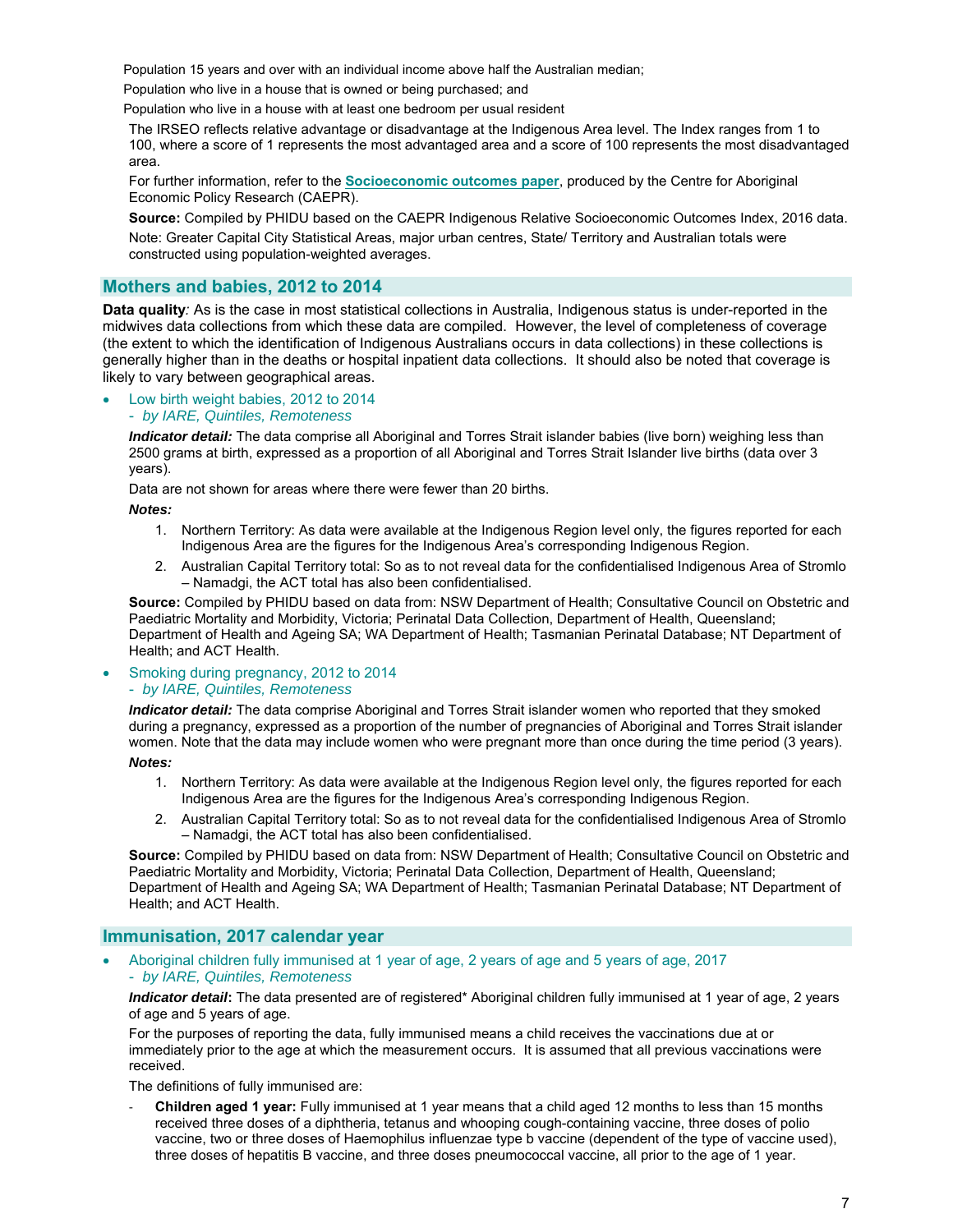- ‐ **Children aged 2 years:** Fully immunised at 2 years means that a child aged 24 to less than 27 months received three doses of a diphtheria, tetanus and whooping cough-containing vaccine, three doses of polio vaccine, three or four doses of Haemophilus influenzae type b vaccine (dependent of the type of vaccine used), three doses of hepatitis B vaccine, one dose of a measles, mumps and rubella-containing vaccine, one dose of meningococcal C vaccine, and one dose of varicella (chicken pox) vaccine, all prior to the age of 2 years.
- ‐ **Children aged 5 years:** Fully immunised at 5 years means that a child aged 60 to less than 63 months received four doses of a diphtheria, tetanus and whooping cough-containing vaccine, four doses of polio vaccine, and two doses of a measles, mumps and rubella-containing vaccine, all prior to the age of 5 years.

For further information, refer to **coverage information** produced by the National Centre for Immunisation Research and Surveillance of Vaccine Preventable Diseases (NCIRS).

Data are not shown for areas where there were fewer than 10 registered Aboriginal children or fewer than 10 Aboriginal children immunised.

Note: In this edition the data for the Anangu Pitjantjatjara Indigenous Area have been shown as `n.a.' (not available), due to concerns as to the reliability of the data.

\*Registered on the Australian Childhood Immunisation Register (ACIR). The ACIR is a national register that records vaccinations given to children under seven years old. It also provides immunisation history statements to parents or guardians.

**Source:** Compiled by PHIDU based on data provided by the Australian Childhood Immunisation Register, Medicare Australia, 2017 calendar year.

## **Disability**

- Aboriginal people with a profound or severe disability and living in the community, 2011
	- *by IARE, Quintiles, Remoteness*

*Indicator detail***:** The 'Core Activity Need for Assistance' variable was developed by the Australian Bureau of Statistics (ABS) for use in the five-yearly population Census to measure the number of people with a profound or severe disability, and to show their geographic distribution. A person with profound or severe limitation needs help or supervision always (profound) or sometimes (severe) to perform activities that most people undertake at least daily, that is, the core activities of self-care, mobility and/or communication, as the result of a disability, long-term health condition (lasting six months or more), and/or older age. Fewer people are reported under this measure as having a profound or severe disability as are measured in the ABS Survey of Disability, Ageing and Carers (SDAC). The reasons for this are definitional (the SDAC approach, which uses a filtering approach to determine whether the respondent has a disability, and the severity) as compared to the self-report approach in the Census; and the large not-stated category in the Census data, with more people not responding to this set of questions than are reported as having a profound or severe disability. While the SDAC figures should be used as the measure for this concept, the Census data are appropriate for getting an understanding of the geographic distribution of this population group.

This indicator describes Aboriginal people of all ages with a profound or severe disability who were 'living in the community' only. The ABS published figures, however, include those living in long-term residential accommodation in nursing homes, accommodation for the retired or aged (not self-contained), hostels for the disabled and psychiatric hospitals; as well as those 'living in the community'.

Details of the total number of people with a disability – including those with a moderate or mild disability – are not available.

**Source:** Compiled by PHIDU based on the ABS Census 2011 (unpublished) data.

 Unpaid assistance provided by Aboriginal people aged 15 years and over to persons with a disability, 2016 - *by IARE, Quintiles, Remoteness* 

*Indicator detail***:** The 'Assistance to persons with a disability (unpaid)' variable records people who, in the two weeks prior to Census Night, spent time providing unpaid care, help or assistance to family members or others because of a disability, a long-term illness (lasting six months or more) and/or problems related to older age.

The data presented are Aboriginal people aged 15 years and over who provided unpaid assistance to persons with a disability, as a proportion of the total Aboriginal population aged 15 years and over.

**Source:** Compiled by PHIDU based on the ABS Census 2011 data.

## **Median age at death, 2011 to 2015**

- Median age at death of Aboriginal males, 2011 to 2015 (NSW, Qld, SA, WA & NT only) - *by IARE*
- Median age at death of Aboriginal females, 2011 to 2015 (NSW, Qld, SA, WA & NT only) - *by IARE*
- Median age at death of Aboriginal person, 2011 to 2015 (NSW, Qld, SA, WA & NT only) - *by IARE*

*Indicator detail*: Median age of death is an indicator of premature mortality. It is the age at which exactly half the deaths registered in a given time period were deaths of people above that age and half were deaths below that age.

#### *Deaths data*

For deaths data released since 2007, the ABS has applied a staged approach to the coding of cause of death which affects the number of records available for release at any date, with data being released as preliminary, revised, or final. This release is comprised of preliminary data for 2015, revised data for 2014 and final data for 2011, 2012 and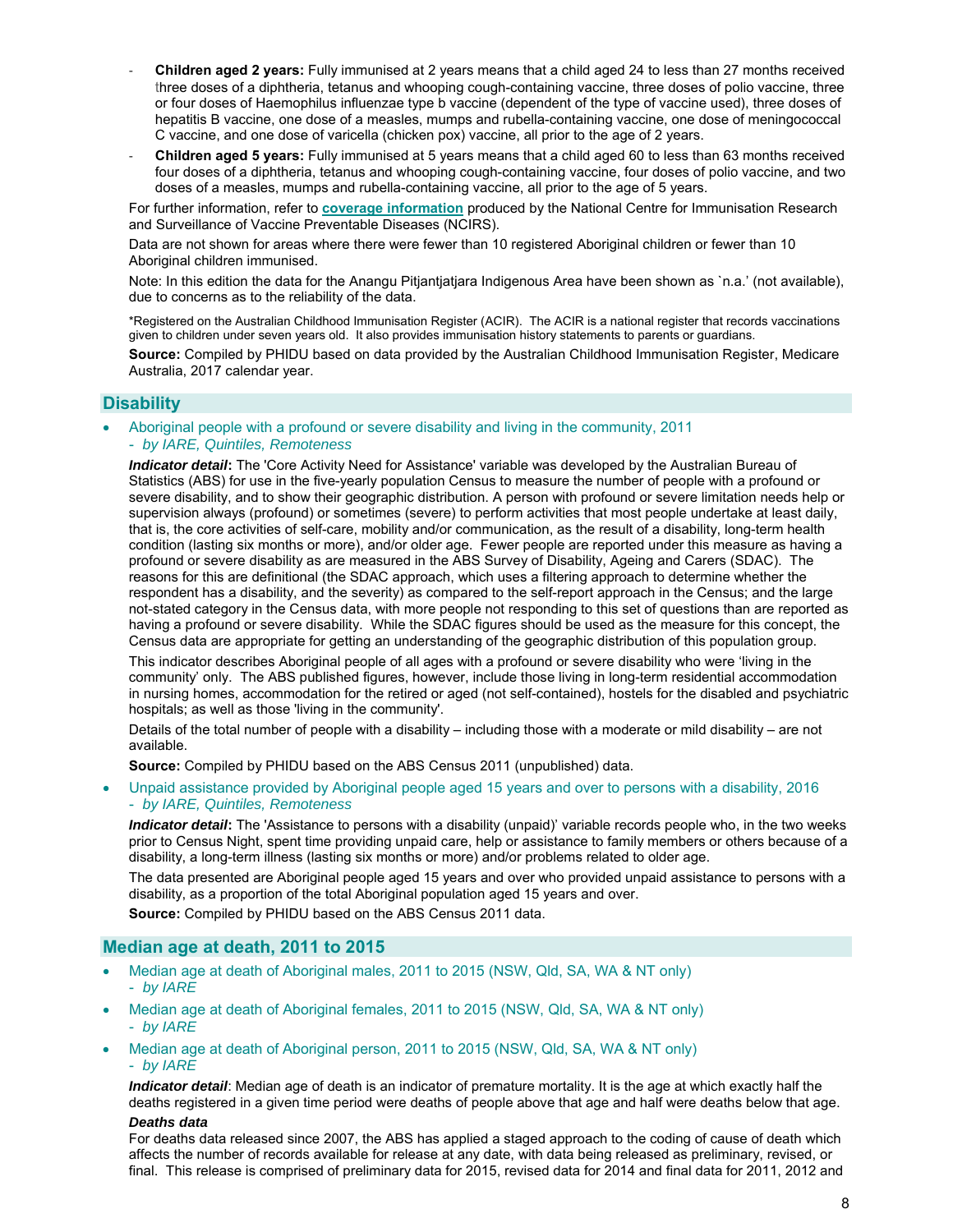2013. For further information about the ABS revisions process, see the following and related sites: **http://www.abs.gov.au/AUSSTATS/abs@.nsf/Lookup/3303.0Explanatory%20Notes12015?OpenDocument**.

#### *Data quality*

Almost all deaths in Australia are registered. However, Indigenous status is not always recorded, or recorded correctly. The incompleteness of Indigenous identification (referred to as completeness of coverage) means that the number of deaths registered as Indigenous is an underestimate of the actual number of deaths which occur in the Indigenous population. It should also be noted that completeness of coverage is likely to vary between geographical areas.

While there is incomplete coverage of Indigenous deaths in all state and territory registration systems, some jurisdictions have been assessed by the Australian Bureau of Statistics (ABS) as having a sufficient level of coverage to enable statistics on Aboriginal and Torres Strait Islander mortality to be produced. Those jurisdictions are New South Wales, Queensland, South Australia, Western Australia and the Northern Territory.

**Source**: Data compiled by PHIDU from deaths data based on the 2011 to 2015 Cause of Death Unit Record Files supplied by the Australian Coordinating Registry and the Victorian Department of Justice, on behalf of the Registries of Births, Deaths and Marriages and the National Coronial Information System.

# **Premature mortality by sex, 2011 to 2015**

- Deaths of Aboriginal males/ females/ persons aged 0 to 54 years, 2011 to 2015 (NSW, Qld, SA, WA & NT only) - *by IARE, Quintiles, Remoteness*
- Deaths of Aboriginal males/ females/ persons aged 0 to 64 years, 2011 to 2015 (NSW, Qld, SA, WA & NT only) - *by IARE, Quintiles, Remoteness*
- Deaths of Aboriginal males/ females/ persons aged 0 to 74 years, 2011 to 2015 (NSW, Qld, SA, WA & NT only) - *by IARE, Quintiles, Remoteness*

*Indicator detail*: The data presented are the average annual indirectly age-standardised rates per 100,000 males/ females/ population (aged 0 to 54 years/ 0 to 64 years /0 to 74 years, as appropriate); and/or indirectly agestandardised ratios, based on the Australian standard.

#### *Deaths data*

For deaths data released since 2007, the ABS has applied a staged approach to the coding of cause of death which affects the number of records available for release at any date, with data being released as preliminary, revised, or final. This release is comprised of preliminary data for 2015, revised data for 2014 and final data for 2011, 2012 and 2013. For further information about the ABS revisions process, see the following and related sites:

**http://www.abs.gov.au/AUSSTATS/abs@.nsf/Lookup/3303.0Explanatory%20Notes12015?OpenDocument**. *Data quality* 

#### Almost all deaths in Australia are registered. However, Indigenous status is not always recorded, or recorded correctly. The incompleteness of Indigenous identification (referred to as completeness of coverage) means that the number of deaths registered as Indigenous is an underestimate of the actual number of deaths which occur in the Indigenous population. It should also be noted that completeness of coverage is likely to vary between geographical areas.

While there is incomplete coverage of Indigenous deaths in all state and territory registration systems, some jurisdictions have been assessed by the Australian Bureau of Statistics (ABS) as having a sufficient level of coverage to enable statistics on Aboriginal and Torres Strait Islander mortality to be produced. Those jurisdictions are New South Wales, Queensland, South Australia, Western Australia and the Northern Territory.

**Source**: Data compiled by PHIDU from deaths data based on the 2011 to 2015 Cause of Death Unit Record Files supplied by the Australian Coordinating Registry and the Victorian Department of Justice, on behalf of the Registries of Births, Deaths and Marriages and the National Coronial Information System. The population is the estimated resident population (ERP) from the Australian Census 2011.

# **Premature mortality by selected cause, 2011 to 2015**

 Deaths from cancer, persons aged 0 to 54 years/ 0 to 64 years/ 0 to 74 years, 2011 to 2015 (NSW, Qld, SA, WA & NT only)

- *by IARE, Quintiles, Remoteness* 

**ICD-10 codes:** C00-D48

- Deaths from circulatory system diseases, persons aged 0 to 54 years/ 0 to 64 years/ 0 to 74 years, 2011 to 2015 (NSW, Qld, SA, WA & NT only)
	- *by IARE, Quintiles, Remoteness*
	- **ICD-10 codes:** I00-I99
- Deaths from respiratory system diseases, persons aged 0 to 54 years/ 0 to 64 years/ 0 to 74 years, 2011 to 2015 (NSW, Qld, SA, WA & NT only) - *by IARE, Quintiles, Remoteness*

**ICD-10 codes:** J00-J99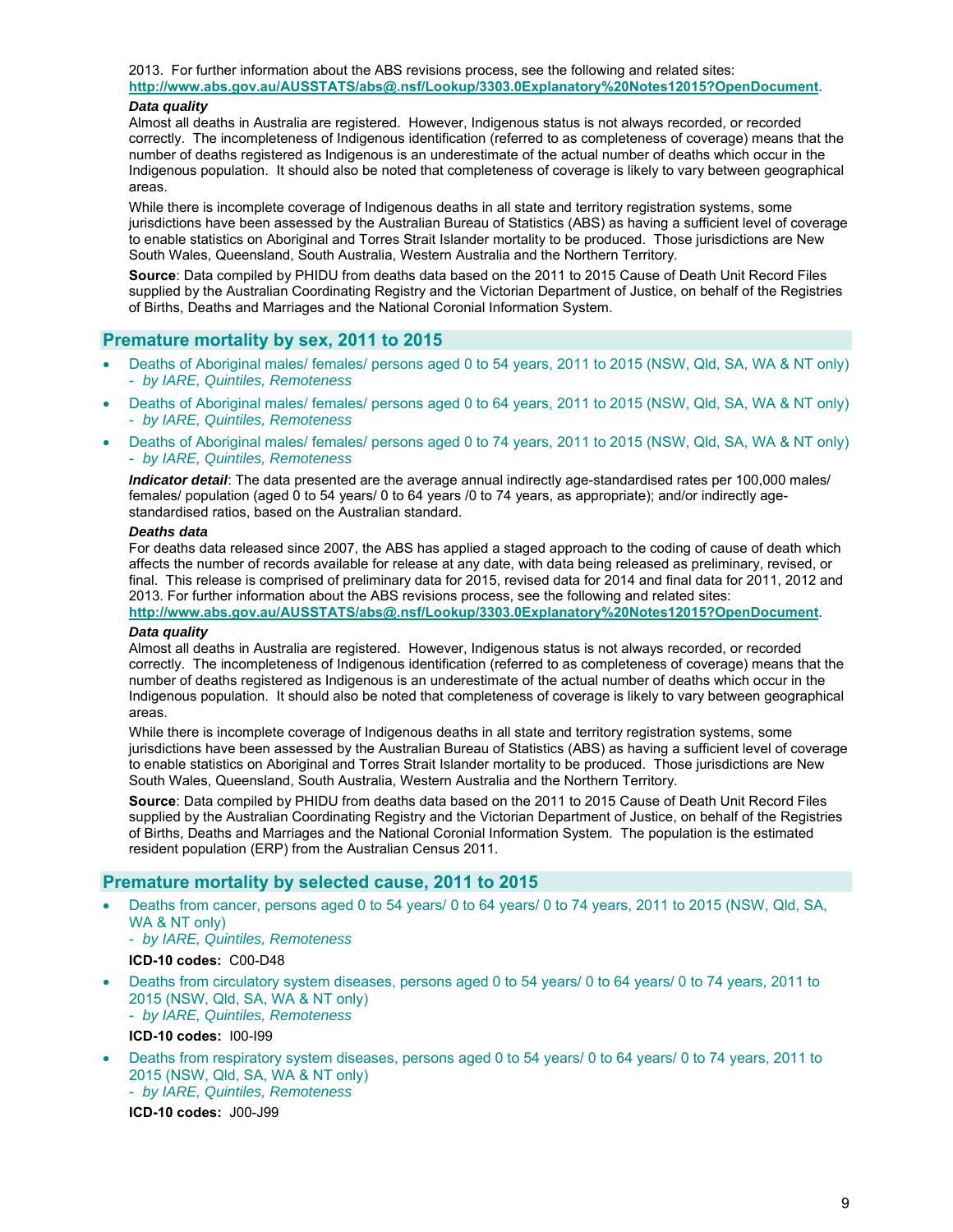Deaths from external causes, persons aged 0 to 54 years/ 0 to 64 years/ 0 to 74 years, 2011 to 2015 (NSW, Qld, SA, WA & NT only)

- *by IARE, Quintiles, Remoteness* 

#### **ICD-10 codes:** V01-Y98

*Indicator detail*: The data presented are the average annual directly age-standardised rates per 100,000 population (aged 0 to 54 years/ 0 to 64 years /0 to 74 years, as appropriate); and/or directly age-standardised ratios, based on the Australian standard.

#### *Deaths data*

For deaths data released since 2007, the ABS has applied a staged approach to the coding of cause of death which affects the number of records available for release at any date, with data being released as preliminary, revised, or final. This release is comprised of preliminary data for 2015, revised data for 2014 and final data for 2011, 2012 and 2013. For further information about the ABS revisions process, see the following and related sites:

**http://www.abs.gov.au/AUSSTATS/abs@.nsf/Lookup/3303.0Explanatory%20Notes12015?OpenDocument**.

## *Data quality*

Almost all deaths in Australia are registered. However, Indigenous status is not always recorded, or recorded correctly. The incompleteness of Indigenous identification (referred to as completeness of coverage) means that the number of deaths registered as Indigenous is an underestimate of the actual number of deaths which occur in the Indigenous population. It should also be noted that completeness of coverage is likely to vary between geographical areas.

While there is incomplete coverage of Indigenous deaths in all state and territory registration systems, some jurisdictions have been assessed by the Australian Bureau of Statistics (ABS) as having a sufficient level of coverage to enable statistics on Aboriginal and Torres Strait Islander mortality to be produced. Those jurisdictions are New South Wales, Queensland, South Australia, Western Australia and the Northern Territory.

**Source**: Data compiled by PHIDU from deaths data based on the 2011 to 2015 Cause of Death Unit Record Files supplied by the Australian Coordinating Registry and the Victorian Department of Justice, on behalf of the Registries of Births, Deaths and Marriages and the National Coronial Information System. The population is the estimated resident population (ERP) from the Australian Census 2011.

## **Home and Community Care Program, 2014/15**

**Indicator detail:** Clients whose status is recorded as Indigenous at the date of most recent assessment.

**Source:** Compiled by PHIDU using data from the Australian Institute of Health and Welfare, 2014/15; and the average of the estimated resident population (non-ABS), 30 June 2014 and 30 June 2015.

 Home and Community Care Program: Indigenous clients (as a proportion of total clients), 2014/15 - *by IARE, Quintiles, Remoteness* 

*Indicator detail:* Clients whose status is recorded as Indigenous at the date of most recent assessment*.* 

- Home and Community Care Program: Indigenous clients (as a proportion of the Indigenous population) , 2014/15
	- *by IARE, Quintiles, Remoteness*

## **Hospital admissions, 2012/13 to 2014/15**

*Indicator detail***:** The data presented are of the number of separations, or completions of the episode of care of a patient in hospital, where the completion can be the discharge, death or transfer of the patient, or a change in the type of care (e.g., from acute to rehabilitation). In this atlas the term 'admission' is used in place of the more technical 'separation'. As these data relate to short-term episodes of care, and not to long-stay episodes, the number of admissions is similar to the number of separations in any year.

Data have been aggregated over a period of three years to increase the number of admissions at the Indigenous Area level, thereby allowing data for more conditions to be published.

Note that the data are based on the count of all admissions. As such, repeat admissions for one person are counted as separate admissions. In addition, patients admitted to one hospital and transferred to another hospital are counted as separate admissions. The impact of these hospital transfers would result in a higher rate of admissions in regional areas compared to the metropolitan areas, as well as for certain conditions which are more likely to result in transfers.

Caution should be used in the interpretation of these data because of jurisdictional differences in data quality as well as under-identification of Aboriginal and Torres Strait Islander people. The AIHW found that nationally, about 88% of Indigenous Australians were identified correctly in hospital admissions data in the 2011–12 study period, and the 'true' number of separations for Indigenous Australians was about 9% higher than reported (Australian Institute of Health and Welfare 2016. Admitted patient care 2014–15: Australian hospital statistics. Health services series no. 68. Cat. no. HSE 172. Canberra: AIHW).

For details of data quality see the *Data quality statement: National Hospital Morbidity Database 2014–15* (**METeOR ID: 638202**)

*Exclusions:* The national data published by the Australian Institute of Health and Welfare exclude well babies (i.e., babies not admitted for acute care) who are nine days older or less, other than the second or subsequent live born infant of a multiple birth whose mother is currently an admitted patient. [For further information see Australian Institute of Health and Welfare. Australian hospital statistics 2014-15. Health services series no. 68. (Cat. no. HSE 172) Canberra: AIHW; 2014.].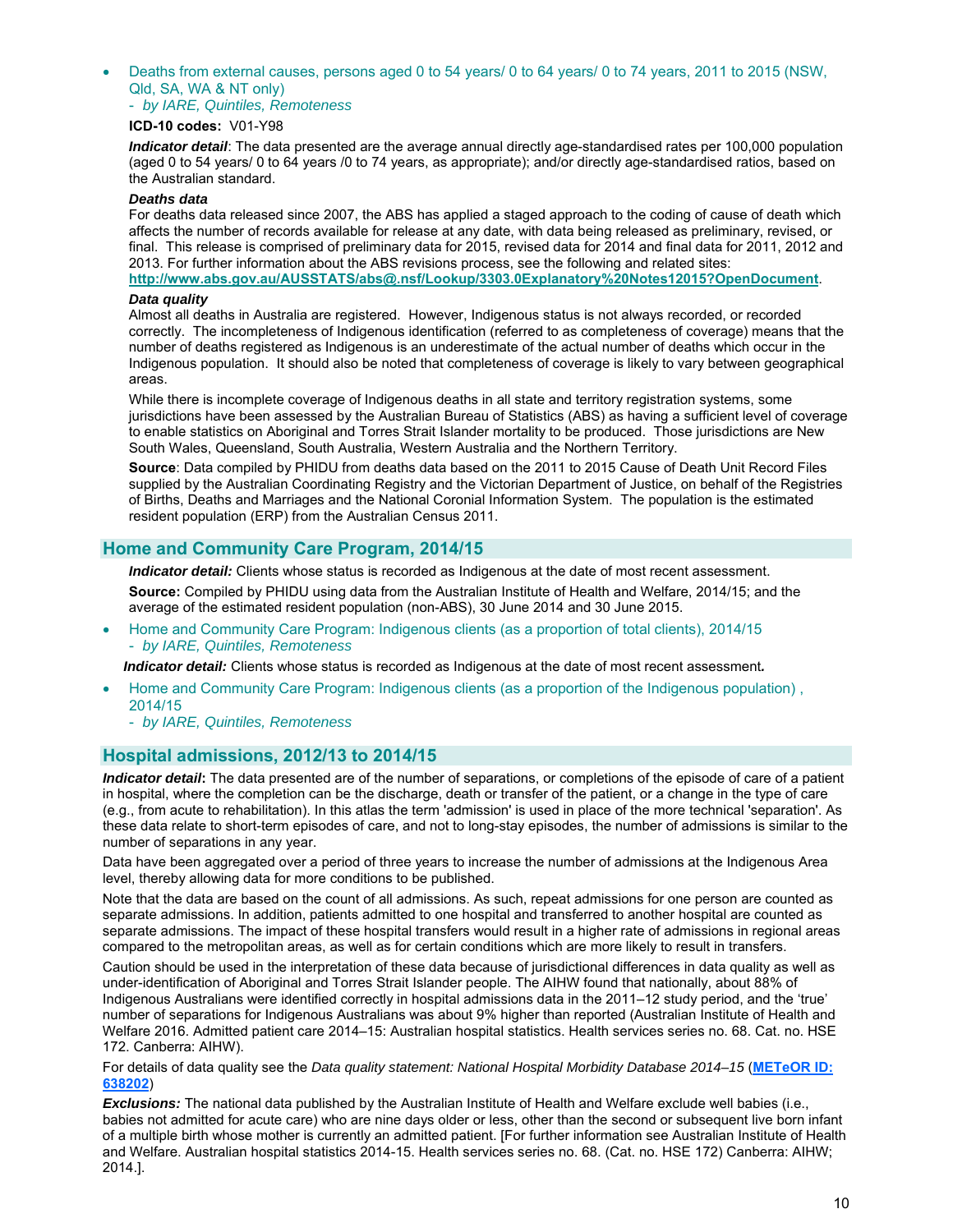Same-day admissions for dialysis for kidney disease have also been excluded from the data in this atlas for the categories of admissions for males, females and total people, and admissions of persons, by age, as they represent many repeat visits by a relatively small number of patients, who may have multiple admissions in a week: their inclusion can dramatically alter the geographic distribution of other categories of admissions (see the separate note for Same-day admissions for renal dialysis, below, for further details); these data are presented separately. All other same-day admissions are included.

*Confidentiality of data:* Counts of between 1 and 4 admissions have been suppressed.

Where data are published by age and either the age groups 0 to 14 years or 15 years and over has been confidentialised, the alternate age group has also been confidentialised for the same area, as their publication would allow identification of the confidentialised age group.

**Source:** Compiled by PHIDU using data from the Australian Institute of Health and Welfare, supplied on behalf of State and Territory health departments for 2012/13, 2013/14 and 2014/15; and the estimated resident population (non-ABS), 30 June 2011, developed by Prometheus Information Pty Ltd under a contract with the Australian Government Department of Health.

# **Admissions by sex, 2012/13 to 2014/15**

- Total admissions, Aboriginal persons,
	- *by IARE, Quintiles, Remoteness*
- Male total admissions, Aboriginal males - *by IARE, Quintiles, Remoteness*
- **•** Female total admissions, Aboriginal females - *by IARE, Quintiles, Remoteness*

## **Admissions by age, 2012/13 to 2014/15**

- Total admissions, Aboriginal persons aged 0 to 14 years
- *by IARE, Quintiles, Remoteness*
- Total admissions, Aboriginal persons aged 15 to 24 years - *by IARE, Quintiles, Remoteness*
- Total admissions, Aboriginal persons aged 25 to 44 years - *by IARE, Quintiles, Remoteness*
- Total admissions, Aboriginal persons aged 45 to 64 years - *by IARE, Quintiles, Remoteness*
- Total admissions, Aboriginal persons aged 65 years and over - *by IARE, Quintiles, Remoteness*
- Total admissions, Aboriginal persons aged 15 years and over
	- *by IARE, Quintiles, Remoteness*

## **Admissions by selected principal diagnosis, 2012/13 to 2014/15**

- Admissions for infectious and parasitic diseases, Aboriginal persons - *by IARE, Quintiles, Remoteness*  **ICD-10-AM codes**: A00-B99
- Admissions for all cancers, Aboriginal persons - *by IARE, Quintiles, Remoteness*  **ICD-10-AM codes**: C00-D48
- Admissions for blood and blood-forming organs diseases and certain disorders involving the immune mechanism, Aboriginal persons - *by IARE, Quintiles, Remoteness* 
	- **ICD-10-AM codes:** D50-D89
- Admissions for endocrine, nutritional and metabolic diseases, Aboriginal persons - *by IARE, Quintiles, Remoteness*  **ICD-10-AM codes:** E00-E90
- Admissions for mental health related conditions, Aboriginal persons - *by IARE, Quintiles, Remoteness* 
	- **ICD-10-AM codes:** F00-F99
- Admissions for nervous system diseases, Aboriginal persons - *by IARE, Quintiles, Remoteness*

**ICD-10-AM codes:** G00-G99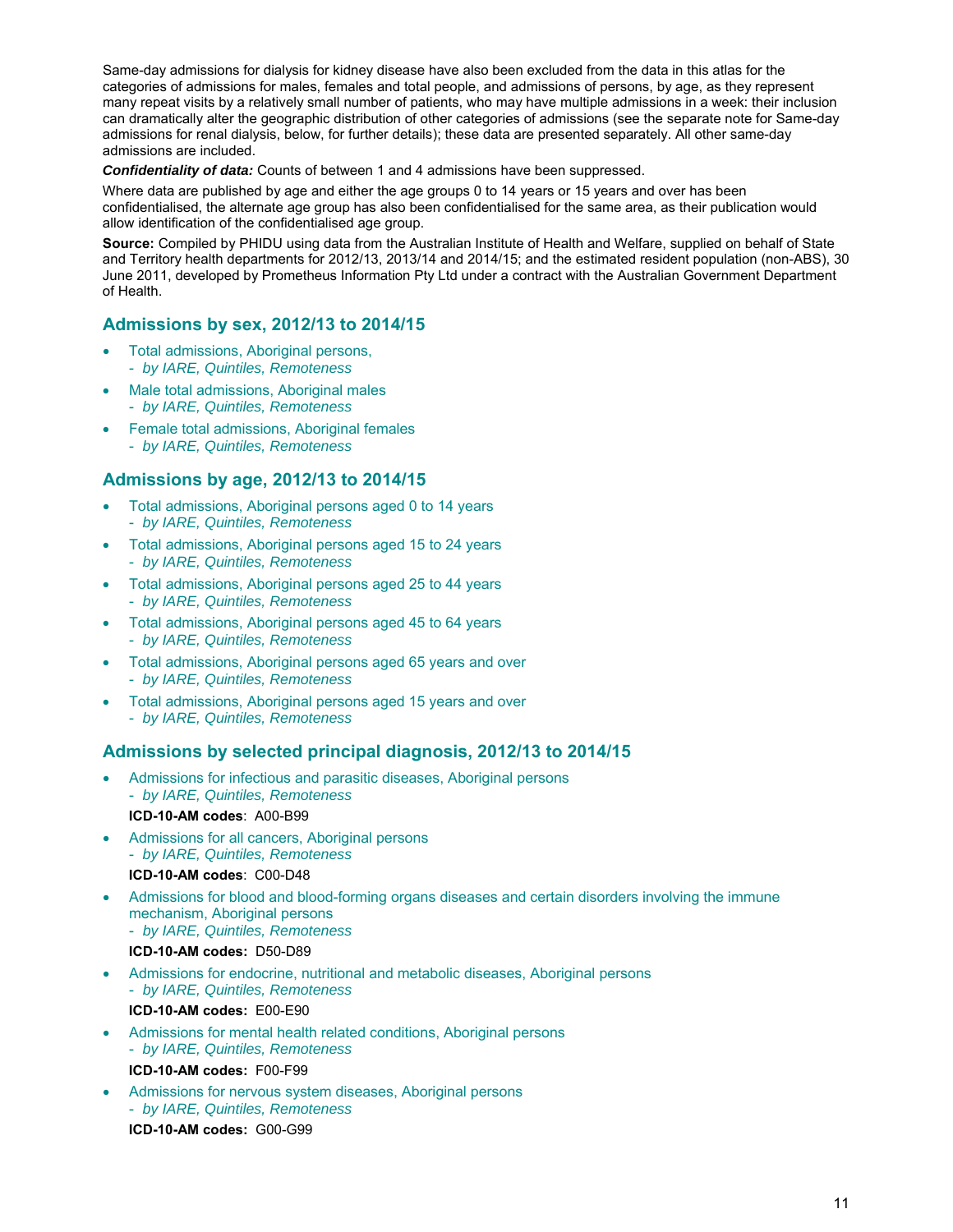- Admissions for eye and adnexa diseases, Aboriginal persons - *by IARE, Quintiles, Remoteness*  **ICD-10-AM codes:** H00-H59
- Admissions for ear and mastoid process diseases, Aboriginal persons - *by IARE, Quintiles, Remoteness*  **ICD-10-AM codes:** H60-H95
- Admissions for circulatory system diseases, Aboriginal persons - *by IARE, Quintiles, Remoteness* 
	- **ICD-10-AM codes:** I00-I99
- Admissions for respiratory system diseases, Aboriginal persons - *by IARE, Quintiles, Remoteness* 
	- **ICD-10-AM codes:** J00-J99
- Admissions for digestive system diseases, Aboriginal persons - *by IARE, Quintiles, Remoteness* 
	- **ICD-10-AM codes:** K00-K93
- Admissions for skin and subcutaneous tissue diseases, Aboriginal persons - *by IARE, Quintiles, Remoteness* 
	- **ICD-10-AM codes: L**00-L99
- Admissions for musculoskeletal system and connective tissue diseases, Aboriginal persons - *by IARE, Quintiles, Remoteness* 
	- **ICD-10-AM codes: M**00-M99
- Admissions for genitourinary system diseases, Aboriginal persons - *by IARE, Quintiles, Remoteness*  **ICD-10-AM codes: N**00-N99
- Admissions for pregnancy, childbirth and the puerperium, Aboriginal females aged 15 to 44 years - *by IARE, Quintiles, Remoteness*  **ICD-10-AM codes: O**00-O99
- Admissions for certain conditions originating in the perinatal period, Aboriginal persons - *by IARE, Quintiles, Remoteness*  **ICD-10-AM codes: P**00-P96
- Admissions for injury, poisoning and other external causes, Aboriginal persons - *by IARE, Quintiles, Remoteness*  **ICD-10-AM codes:** SOO-T98

# **Admissions by selected principal diagnosis and age, 2012/13 to 2014/15**

- Admissions for infectious and parasitic diseases, Aboriginal persons aged 0 to 14 years - *by IARE, Quintiles, Remoteness* 
	- **ICD-10-AM codes**: A00-B99
- Admissions for infectious and parasitic diseases, Aboriginal persons aged 15 years and over - *by IARE, Quintiles, Remoteness* 
	- **ICD-10-AM codes**: A00-B99
- Admissions for respiratory system diseases, Aboriginal persons aged 0 to 14 years - *by IARE, Quintiles, Remoteness* 
	- **ICD-10-AM codes:** J00-J99
- Admissions for respiratory system diseases, Aboriginal persons aged 15 years and over - *by IARE, Quintiles, Remoteness*  **ICD-10-AM codes:** J00-J99
- Admissions for digestive system diseases, Aboriginal persons aged 0 to 14 years - *by IARE, Quintiles, Remoteness*  **ICD-10-AM codes:** K00-K93
- Admissions for digestive system diseases, Aboriginal persons aged 15 years and over - *by IARE, Quintiles, Remoteness*  **ICD-10-AM codes:** K00-K93
- Admissions for injury, poisoning and other external causes, Aboriginal persons aged 0 to 14 years - *by IARE, Quintiles, Remoteness*  **ICD-10-AM codes:** SOO-T98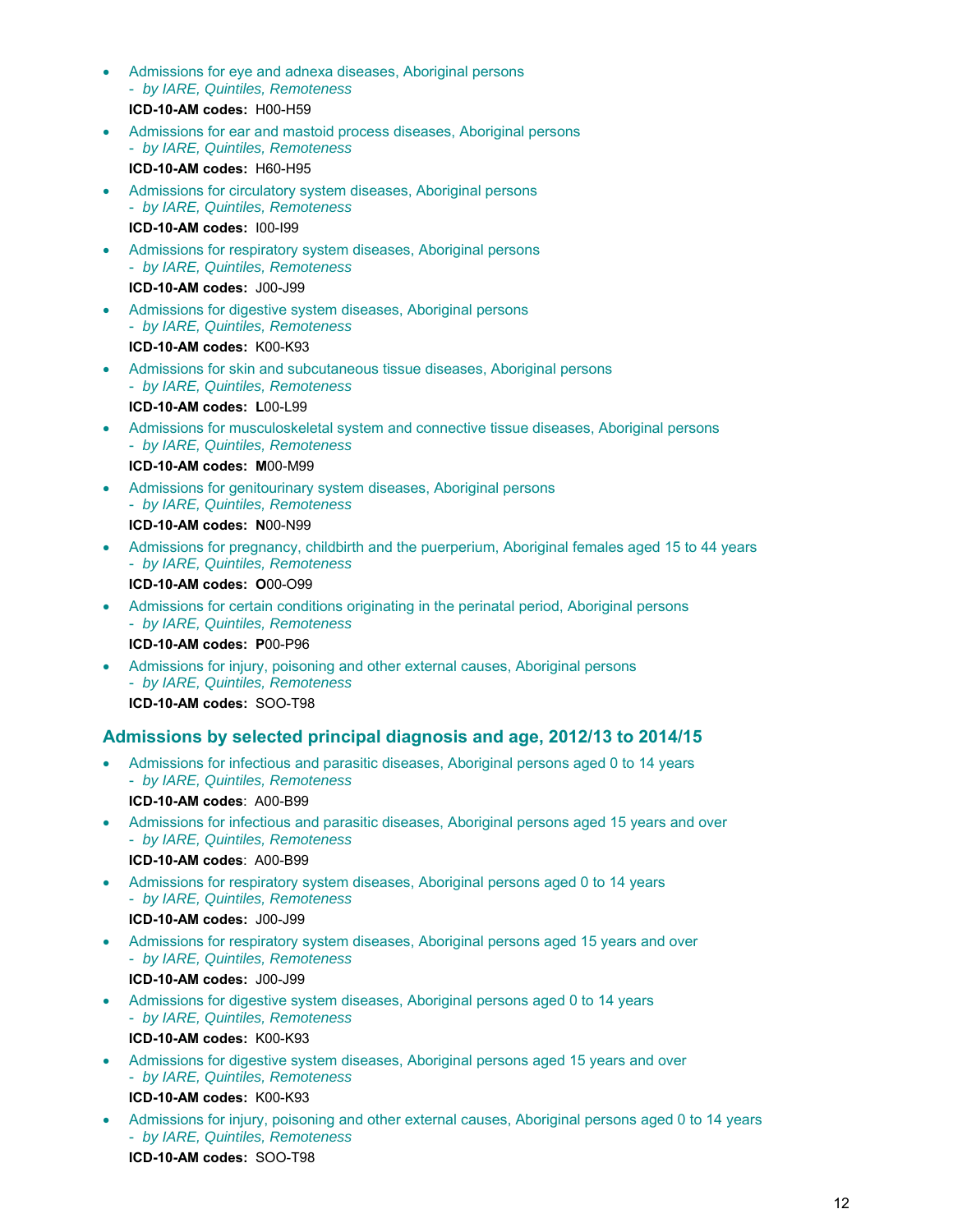- Admissions for injury, poisoning and other external causes, Aboriginal persons aged 15 years and over
	- *by IARE, Quintiles, Remoteness*

**ICD-10-AM codes:** SOO-T98

# **Same-day admissions for renal dialysis, 2012/13 to 2014/15**

*Additional indicator detail:* The data presented are of the number of same-day admissions for dialysis for kidney disease, including both haemodialysis and peritoneal dialysis, International Classification of Disease (ICD-10-AM) codes Z49.1 and Z49.2. There are two main types of dialysis: peritoneal, which occurs inside the body and can be performed almost anywhere, usually in the home setting; and haemodialysis, which occurs outside the body and is most often conducted in a hospital or satellite setting. The reason for presenting these data separately from overnight admissions is that they represent many repeat visits by a relatively small number of patients, who may have multiple admissions in a week. Their inclusion with other (overnight) admissions can dramatically alter the geographic distribution of these other categories of admissions. This is particularly evident in regional and remote areas, where dialysis facilities are located, and where those using them may have moved to live to be near the facility.

- Admissions for same-day dialysis for kidney disease, Aboriginal persons - *by IARE, Quintiles, Remoteness* 
	- **ICD-10-AM codes:** Z491 to Z492

# **Potentially preventable hospitalisations (vaccine-preventable, acute and chronic), 2012/13 to 2014/15**

*Additional indicator detail:* Data definitions for potentially preventable hospitalisations are in *the National Healthcare Agreement: PI 18-Selected potentially preventable hospitalisations, 2016* available through METeOR (**METeOR ID: 598746**). Please refer to the **National Healthcare Agreement: PI 18-Selected potentially preventable hospitalisations, 2016 QS** (**METeOR ID: 600098**) for further information on data quality.

- Admissions for potentially preventable conditions, Aboriginal persons
- *by IARE, Quintiles, Remoteness*

# **Potentially preventable hospitalisations (vaccine-preventable, acute and chronic), by age, 2012/13 to 2014/15**

- Admissions for potentially preventable conditions, Aboriginal persons aged 0 to 14 years - *by IARE, Quintiles, Remoteness*
- Admissions for potentially preventable conditions, Aboriginal persons aged 15 to 24 years - *by IARE, Quintiles, Remoteness*
- Admissions for potentially preventable conditions, Aboriginal persons aged 25 to 44 years - *by IARE, Quintiles, Remoteness*
- Admissions for potentially preventable conditions, Aboriginal persons aged 45 to 64 years - *by IARE, Quintiles, Remoteness*
- Admissions for potentially preventable conditions, Aboriginal persons aged 65 years and over - *by IARE, Quintiles, Remoteness*
- Admissions for potentially preventable conditions, Aboriginal persons aged 15 years and over - *by IARE, Quintiles, Remoteness*

# **Potentially preventable hospitalisations – Acute conditions, 2012/13 to 2014/15**